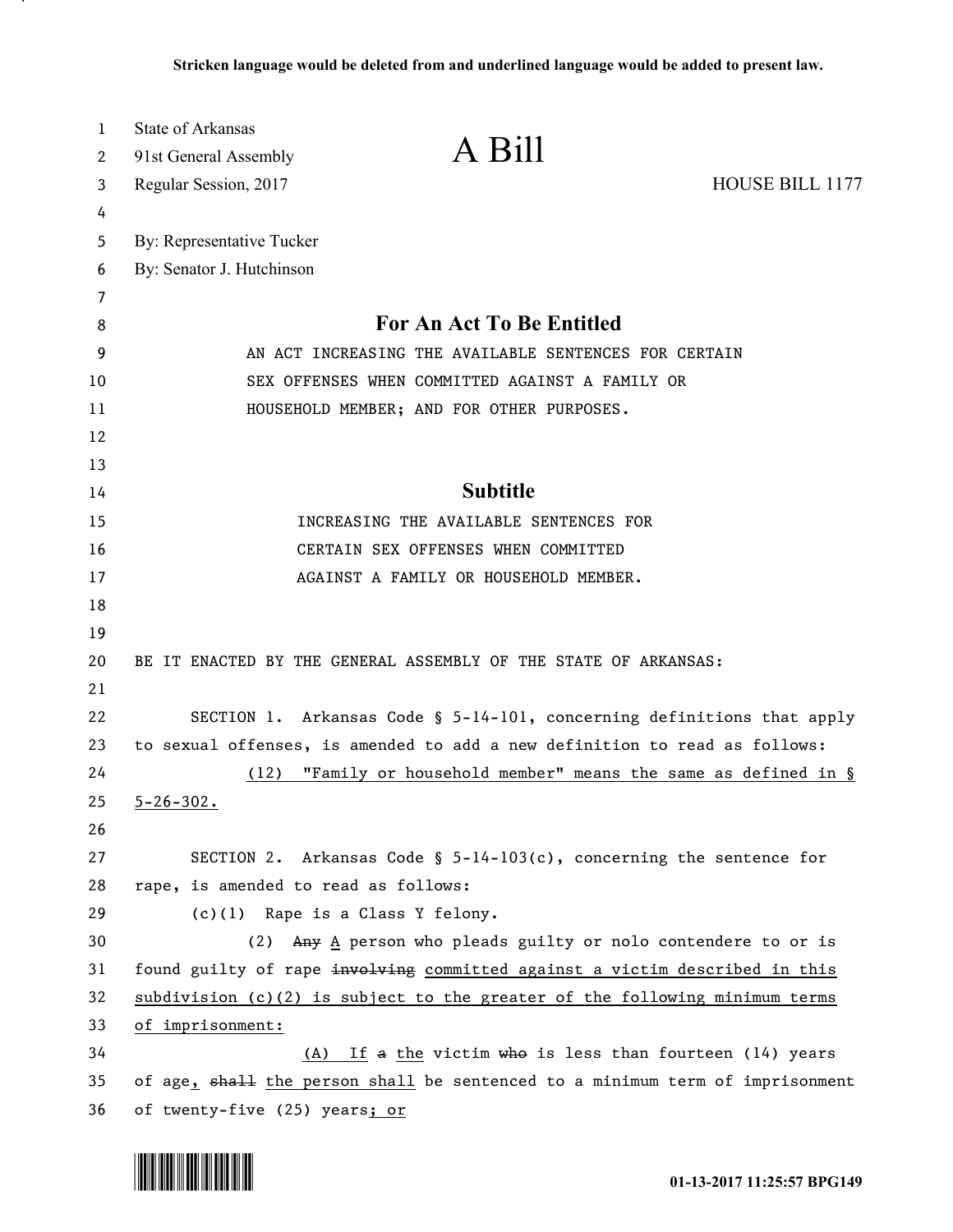| 1  | If the victim is a family or household member, the<br>(B)                  |
|----|----------------------------------------------------------------------------|
| 2  | person shall be sentenced to a minimum term of imprisonment of twenty (20) |
| 3  | years.                                                                     |
| 4  |                                                                            |
| 5  | SECTION 3. Arkansas Code § $5-14-110(b)$ , concerning the sentence for     |
| 6  | sexual indecency with a child, is amended to read as follows:              |
| 7  | (b) $(1)$ Sexual indecency with a child is a Class C felony if the victim  |
| 8  | is a family or household member.                                           |
| 9  | (2) Otherwise, sexual indecency with a child is a Class D                  |
| 10 | felony.                                                                    |
| 11 |                                                                            |
| 12 | SECTION 4. Arkansas Code § $5-14-123(d)$ , concerning the sentence for     |
| 13 | exposing another person to the human immunodeficiency virus, is amended to |
| 14 | read as follows:                                                           |
| 15 | (d) $(1)$ Exposing another person to human immunodeficiency virus is a     |
| 16 | Class Y felony if the victim is a family or household member.              |
| 17 | (2) Otherwise, exposing another person to human immunodeficiency           |
| 18 | virus is a Class A felony.                                                 |
| 19 |                                                                            |
| 20 | SECTION 5. Arkansas Code § $5-14-124(d)$ , concerning the sentence for     |
| 21 | sexual assault in the first degree, is amended to read as follows:         |
| 22 | (d) $(1)$ Sexual assault in the first degree is a Class $Y$ felony if the  |
| 23 | victim is a family or household member.                                    |
| 24 | Otherwise, sexual assault in the first degree is a Class A<br>(2)          |
| 25 | felony.                                                                    |
| 26 |                                                                            |
| 27 | SECTION 6. Arkansas Code § $5-14-125(b)$ , concerning the sentence for     |
| 28 | sexual assault in the second degree, is amended to read as follows:        |
| 29 | (b) $\{\pm\}$ Sexual assault in the second degree is a: Class B felony.    |
| 30 | (2) Sexual assault in the second degree is a Class D felony if             |
| 31 | committed by a minor with another person who is:                           |
| 32 | (A) Less than fourteen (14) years of age; and                              |
| 33 | $(B)$ Not the person's spouse.                                             |
| 34 | Class A felony if the victim is a family or household<br>(1)               |
| 35 | member;                                                                    |
| 36 | Class C felony if committed by a minor and the victim is:<br>(2)           |
|    |                                                                            |

01-13-2017 11:25:57 BPG149